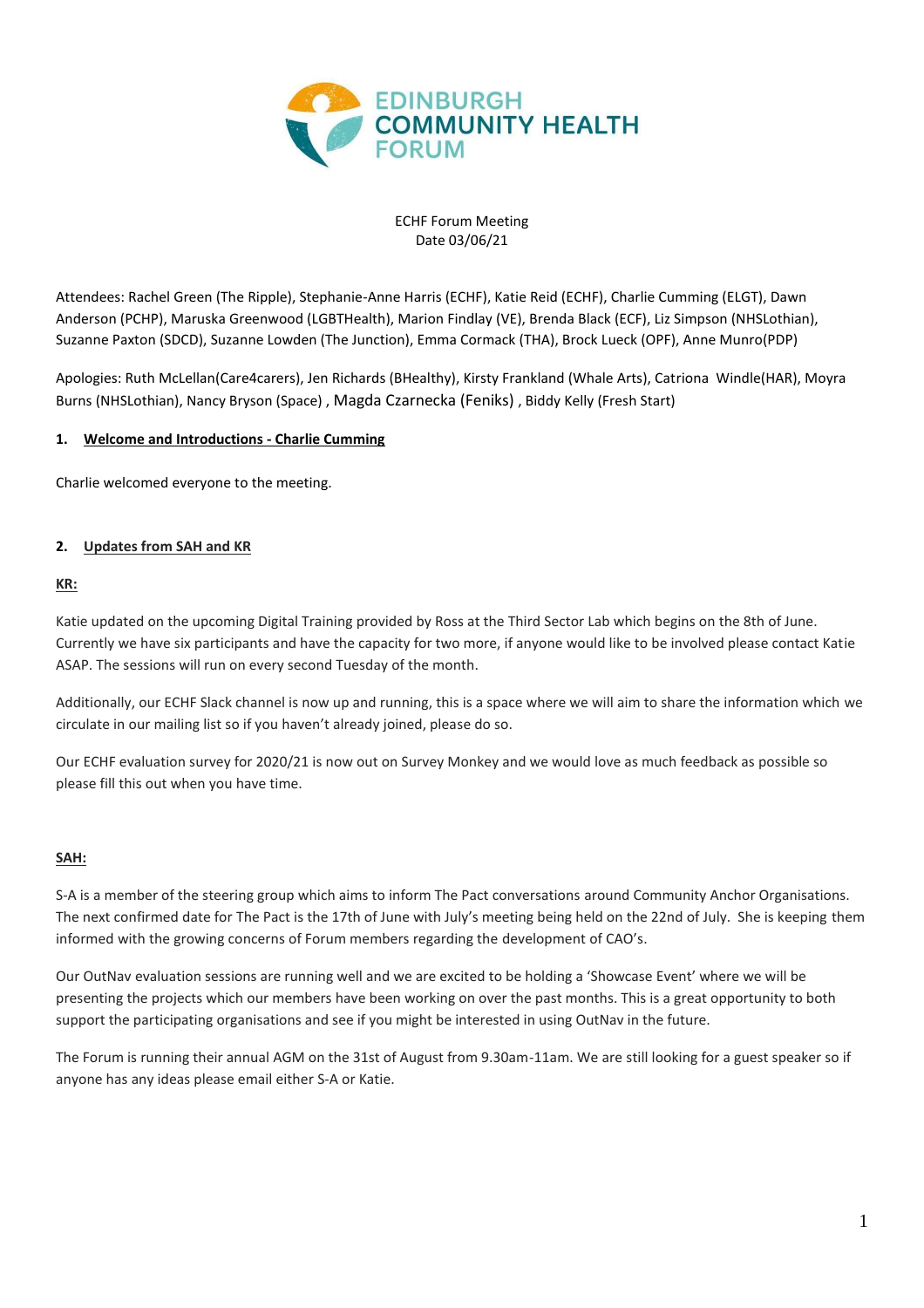1. Summer season- what are people thinking about this?

Summer is a quiet point for many organisations where the time could be better spent with organisations developing their own services and responding to the new easing of restrictions and return to services. Confusion over the role of Community Animators, while S-A reassured the Forum that EVOC are looking to develop a proposal for the animators there is still an uneasiness about the nature of the animators. The main concern over the animators is that roles like community animators need a basis of trust and that needs to be developed over time, whereas it seems, as with the whole development of CAO's, the animator role is being rushed. There is a suggestion that we should have a specific meeting about the role of animators and that perhaps grant extensions could tie in with the recruitment of animators? The outstanding worry is that community animators may be the voice that is listened to rather than that of existing organisations who know their organisations and communities and are happy to facilitate and feedback this information on their own accord.

# To summarize:

- There is concern over the pace of The Pact work and timeline's concerning Animators and Summer Conversations.
- Members found The Pact report difficult to read and judge the thoughts of the participants involved.
- Emphasis on trust and development rather than rushing into the creation of CAO's.
- Organisations feel overwhelmed at the speed of development, especially when they are still trying to restart services and adjust to the easing of restrictions and feel this has not been taken into consideration when the development of CAOS is considered.

SAH and KR reassured members that their concerns will be addressed when SAH attends the steering group and that an ECHF session will be created where organisations can speak more freely about CAO's and come up with an ideal model for the CAO's. This meeting will run with the help of Susan Paxton on the 22nd of June at 1.30pm.

# **4. Member Updates**

Volunteer Edinburgh : Some concern about safety for reopening. TSI's across the Lothians have been working with the NHS leads to push for better access for third sector lateral flow tests. A Government addressed letter has been sent out regarding this however the Gov stance is that organisations still need to access their lateral flow tests through the helpline. Request for help of organisations in understanding their stance on lateral flow testing.

ECF : Operation Strawberry is underway as is the development of a pop up market place with an open invitation to all organisations to come along.

The Ripple: Are in the process of receiving Thrive Funding, their cafe is now open again and they are in partnership with Cyrenians to start a befriending project.

The Junction : Things are all going again at the junction.

THA : Recruiting for a cancer support worker, if interested please pop Emma Cormack an email. Parents and men's groups are up and running online.

PDP: Youth work and outdoor work are open again and there is now a work focus around digital access for the elderly.